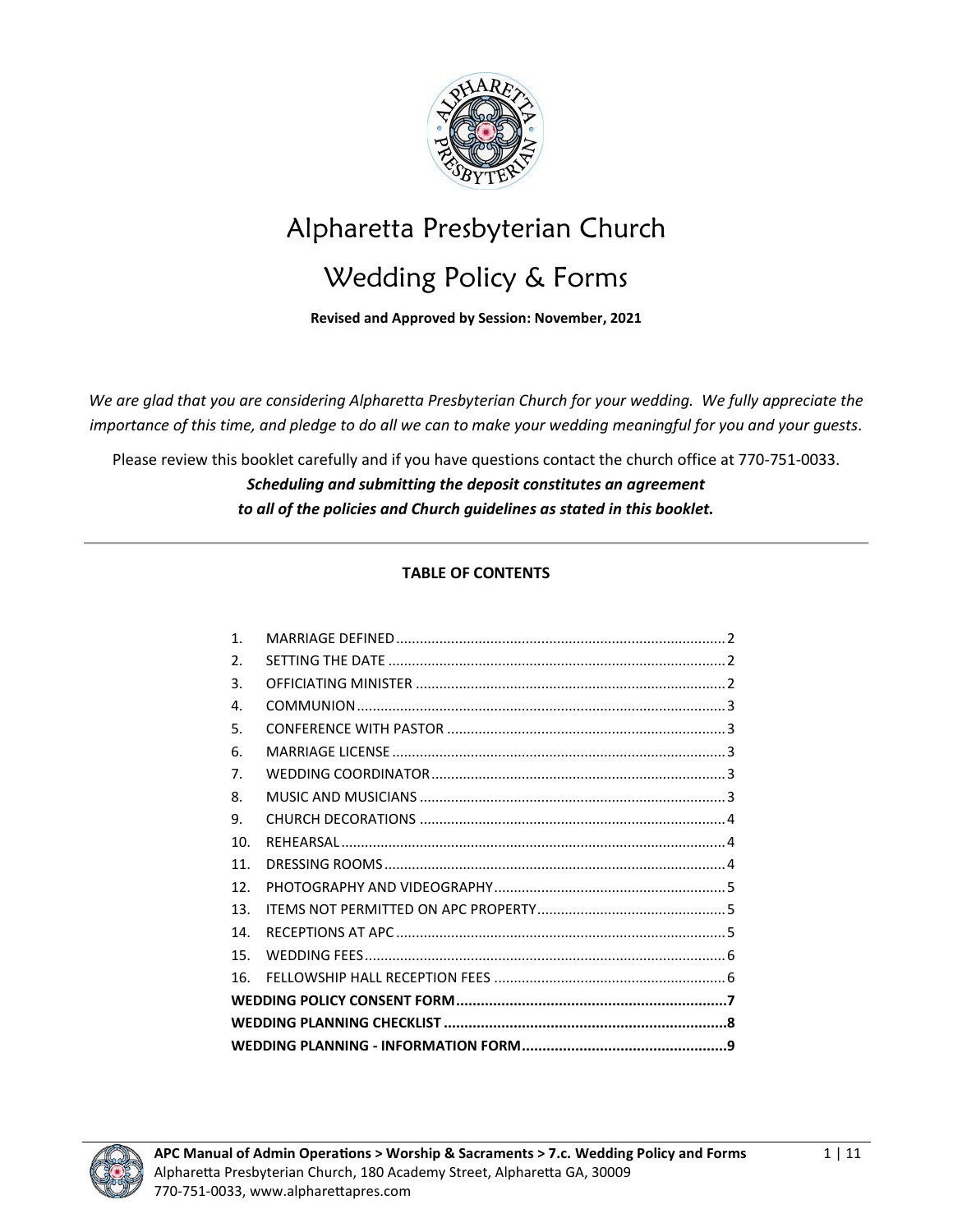#### <span id="page-1-0"></span>**1. MARRIAGE DEFINED**

The Constitution of the Presbyterian Church (USA) defines marriage as follows:

 "Marriage is a gift God has given to all humankind for the well-being of the entire human family. Marriage involves a unique commitment between two people, traditionally a man and a woman, to love and support each other for the rest of their lives. The sacrificial love that unites the couple sustains them as faithful and responsible members of the church and the wider community.

 In civil law, marriage is a contract that recognizes the rights and obligations of the married couple in society. In the Reformed tradition, marriage is also a covenant in which God has an active part, and which the community of faith publicly witnesses and acknowledges." Book of Order (W-4.9001 - 4.9002)

 The Session of Alpharetta Presbyterian Church (APC) permits any Christian marriage service deemed appropriate by the Teaching Elder (officiating minister) and permitted by state law to be performed at APC. Any visiting clergy officiants must be approved by the session.

#### <span id="page-1-1"></span>**2. SETTING THE DATE**

Weddings can be booked up to 12 months prior to the wedding date to ensure that the date is available. Please contact the Church office to check on the availability for your desired date. Only one wedding per day is recommended on APC property. Once the wedding and rehearsal dates are booked on the APC calendar, there should be no date or time changes unless the pastor, wedding coordinator and organist have approved the changes.

Notes on scheduling:

- The latest time for a Saturday wedding to begin is 7:00 p.m.
- There may be some December dates that are unavailable.
- There are certain times of the year that require special approval and consideration due to holidays and seasonal events.
- Receptions in Fellowship Hall have a time limit of 3 hours and must conclude by 8:00 p.m.

### <span id="page-1-2"></span>**3. OFFICIATING MINISTER**

# **A. Members of APC: (member for at least 6 months or member's immediate family***. (See Section XV.A for details***)**

APC pastors will officiate weddings for members. With session's approval, another pastor may co-officiate with the APC pastor. It is understood that the visiting minister will abide by the wedding policies set forth in this booklet.

#### **B. Non-Members:**

Non-member weddings at APC may only be officiated by pastors from the Presbyterian Church U.S.A.

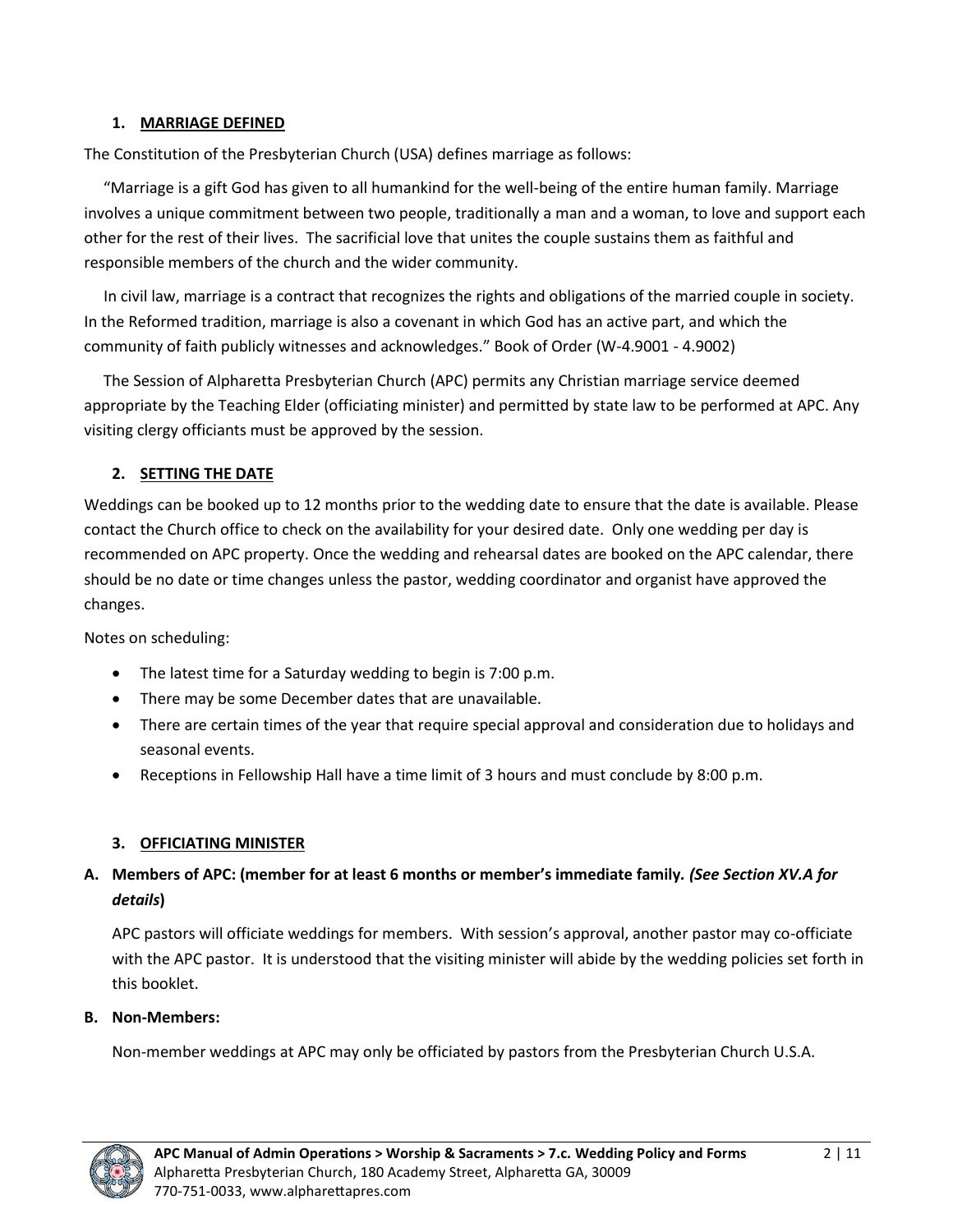#### <span id="page-2-0"></span>**4. COMMUNION**

If communion is celebrated during the wedding ceremony, all wedding guests present are invited to participate.

## <span id="page-2-1"></span>**5. CONFERENCE WITH PASTOR**

It is important for the engaged couple to speak with the officiating pastor soon after the wedding date has been selected. If one of the APC pastors is officiating, APC will gladly schedule the first appointment. Pre-marital conversations with the pastor will focus on the nature of marriage as well as the service itself. Normally, three pre-marital counseling sessions are required by our pastors.

# <span id="page-2-2"></span>**6. MARRIAGE LICENSE**

The marriage license must be presented to the pastor before the wedding can be performed. It is recommended that the license be secured at least one week before the wedding. The license should be brought to the Church at rehearsal. The license may be obtained at the North Fulton County Courthouse Annex on Roswell Road or from the Probate Court of the appropriate county. After the ceremony, the pastor will mail the completed form to the Probate Court for recording; and an official copy will be mailed to the couple after the wedding (if requested at the time of application).

# <span id="page-2-3"></span>**7. WEDDING COORDINATOR**

The Church will assign a Wedding Coordinator for each wedding. Our coordinators have been trained to work with pastors, musicians, and wedding parties to help with the planning, rehearsal, and ceremony.

A Wedding Coordinator will contact the couple 3-4 months prior to the wedding to obtain information and answer questions about the wedding, and to schedule a meeting prior to the wedding to develop a plan for your wedding day. If there are questions at any time during the preparation, the Coordinator may be contacted through the Church office.

On the day of your wedding, the Coordinator will arrive one hour prior to the wedding party in order to set up and greet persons providing services for the wedding; i.e. florists, musicians, photographers. The wedding party may arrive up to 3 hours prior to the wedding.

# <span id="page-2-4"></span>**8. MUSIC AND MUSICIANS**

At APC a wedding ceremony is considered a service of worship. All music selections for the ceremony must be approved by the Organist. The use of pre-recorded music and secular music selections are not permitted.

A consultation with APC's Organist is required and must be scheduled in advance of the ceremony. Changes in musical selections can be made up to two weeks prior to the date of the wedding. Suggestions regarding music are always welcome, however final approval of all music remains with the Organist.

In the event that the Organist is unavailable the Church will provide an approved substitute. For member weddings, if you would like to involve guest musicians this can be coordinated with the APC pastor and organist.

The Music Department will assist the couple in finding vocalists or instrumentalists, if desired. If the Church provides a soloist for your ceremony, the fee will be the market rate in Greater Atlanta for that soloist (typically

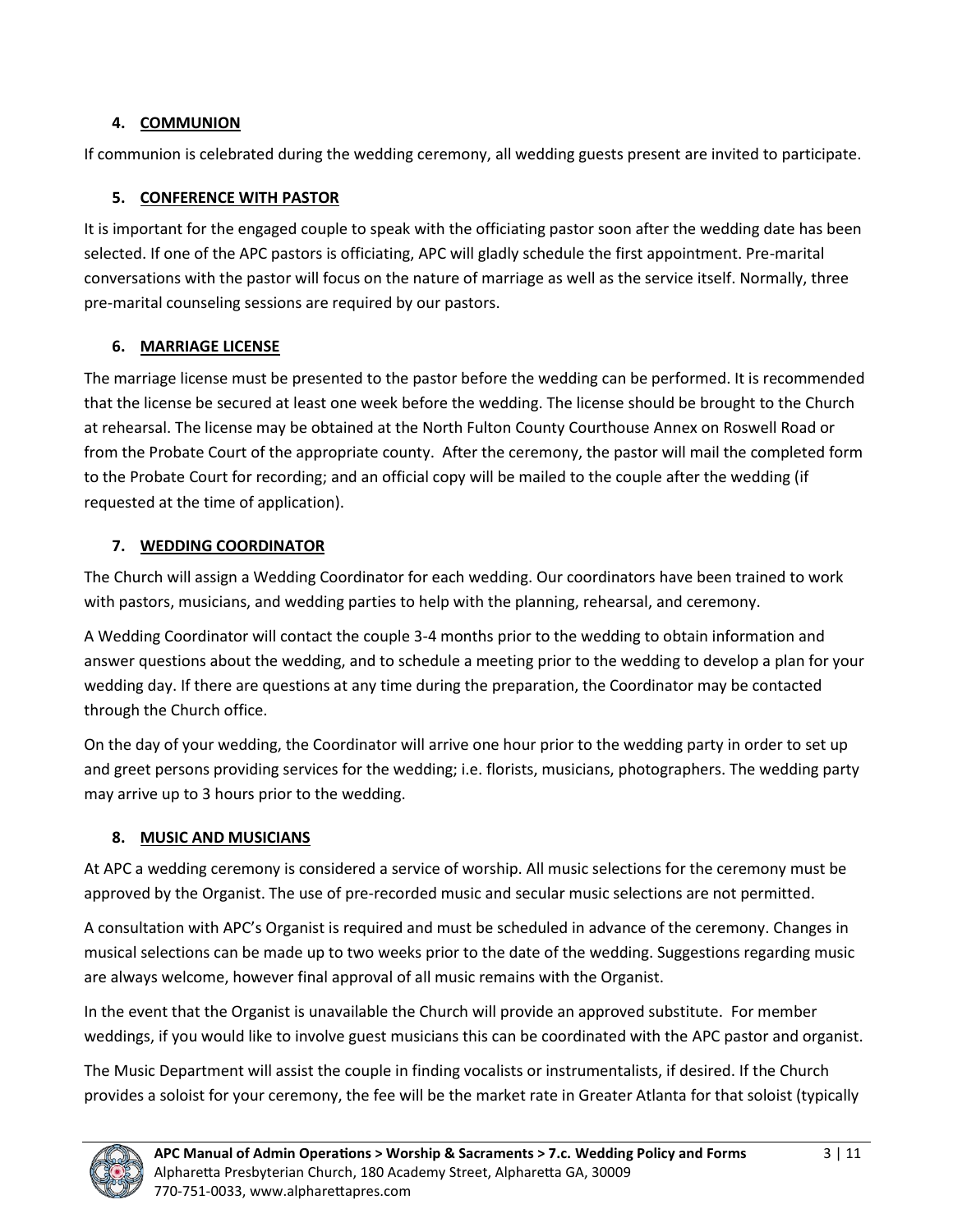\$150 - \$350). This fee should be paid prior to the wedding rehearsal. You may select your own soloist or instrumentalist; however the payment is between you and that contracted person. The musicians you choose should provide quality work for your ceremony. Guest musicians must provide contact information to the Wedding Coordinator. The APC Organist may be contacted through the Church office.

All photographers and videographers must contact the Wedding Coordinator upon arriving at the Church for the wedding. The Wedding Coordinator will give specific directions for positioning and timing for capturing the ceremony and suggest locations for taking those special pictures (more information follows).

### <span id="page-3-0"></span>**9. CHURCH DECORATIONS**

Arrangements for floral decorations are made through the florist of your choice. You may wish to provide a copy of these guidelines to your florist:

- No nails, tacks, staples, or tape may be used to attach decorations or equipment to the walls, furniture or fixtures.
- The Church has two brass candelabras with spring loaded oil candles which you may use. If desired, the candelabras may be decorated.
- The Church has a unity candle and stand which may be used and decorated. You must supply the candles for the candle holder.
- APC has a kneeling bench which you may use.
- Seasonal decorations (such as Christmas poinsettias or Easter flowers) may not be changed or moved.
- Arrangements and all other decorations are to be removed by the florist following the wedding ceremony.
- The chancel furniture (communion table, pulpit, baptismal font, Christ candle) will remain in place for the ceremony.
- Florists should contact the Wedding Coordinator prior to the wedding to obtain information in regards to access.
- Seating capacity is 350. It is recommended that you have ushers available to seat your guests.

#### <span id="page-3-1"></span>**10. REHEARSAL**

The rehearsal is an important part of the wedding. Rehearsals generally are scheduled for the day or evening prior to the wedding. Plan to arrive on time and allow for late afternoon traffic. The Coordinator will be at the Church 15 minutes before the scheduled time and will allow a full hour to rehearse the wedding. All persons involved in the ceremony should attend the rehearsal, including all special seating guests (those being escorted in as part of the ceremony). Seating, placement of the wedding party, instructions to ushers, attendants, readers, musicians, as well as other details will be covered at the rehearsal.

#### <span id="page-3-2"></span>**11. DRESSING ROOMS**

Rooms are available for the convenience of all members of the wedding party and will be designated by the

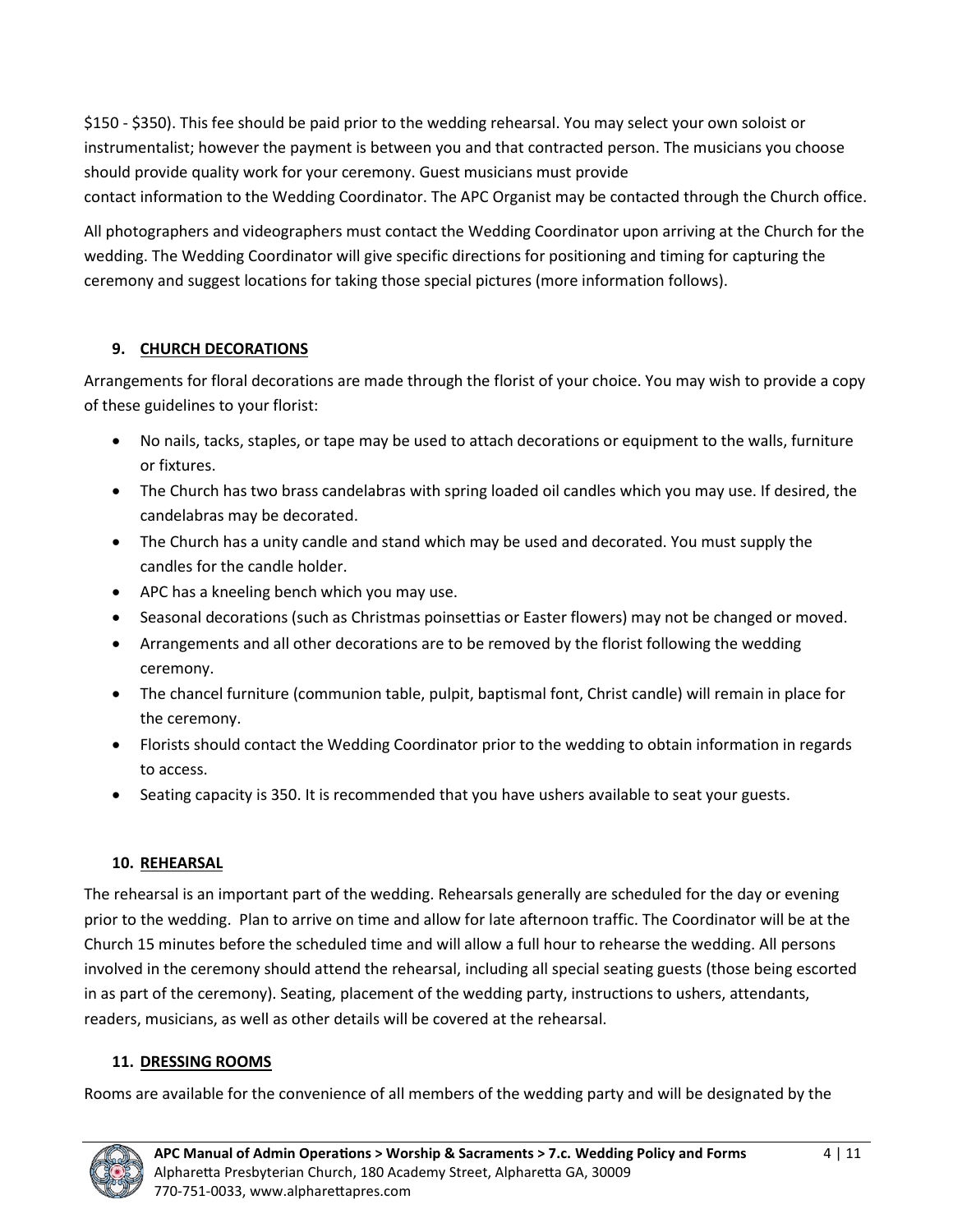wedding coordinator. APC cannot guarantee the security of valuables left in these rooms, and for that reason wedding gowns and other personal belongings may not be left following the rehearsal.

## <span id="page-4-0"></span>**12. PHOTOGRAPHY AND VIDEOGRAPHY**

Photographs are important mementos to capture your wedding day, so careful planning ensures that special pictures are taken without distracting the worship service.

Pictures of the wedding party may be taken prior to the ceremony and following the ceremony. There is a 30 minute time limit for pictures taken following the wedding. Pictures prior to the wedding begin anytime during the 3 hour period before the ceremony begins. Pictures in open areas of the Church end 45 minutes prior to the ceremony; but pictures may be taken in dressing areas during that time.

Pictures inside the Sanctuary end once the entire wedding party has positioned themselves for the ceremony to begin. Photographers must leave the Sanctuary to take pictures behind the glass once the wedding party is positioned and the ceremony begins.

Videotaping is permitted if equipment is stationary, quiet and requires no special lighting. The video camera may be hand held or placed in an inconspicuous position as designated by the wedding coordinator. Only unmanned video cameras are allowed in the front of the Sanctuary.

### <span id="page-4-1"></span>**13. ITEMS NOT PERMITTED ON APC PROPERTY**

Alcoholic beverages and smoking are not permitted on Church property.

Throwing of any material such as rice, confetti, birdseed, etc. is not allowed inside the Church. Flower girls may use real flower petals inside the Church. In the interest of ecology, only birdseed or real flower petals are allowed to be thrown outside the Church building.

# <span id="page-4-2"></span>**14. RECEPTIONS AT APC**

If desired, the Fellowship Hall may be used for the wedding reception. Arrangements should be made with the church property manager when the wedding date is set. The hall's capacity is 200 guests max. In good weather, the patio is also available.

Three hours is the maximum amount of time allotted for a wedding reception including clean-up. All receptions must conclude by 8 pm.

Use of the Fellowship Hall will require the hiring of our A/V technician.

The church kitchen may be used for the set-up of food. Please note the following guidelines:

- All arrangements with a caterer must be made by the couple.
- The catering staff will be responsible for setting up the tables and other necessary items for the reception and returning Fellowship Hall to its original set-up
- The caterer will furnish all necessary items for the reception including service pieces, linens, etc.
- The caterer is responsible for the cleanliness of all kitchen areas and Fellowship Hall after the reception ends.

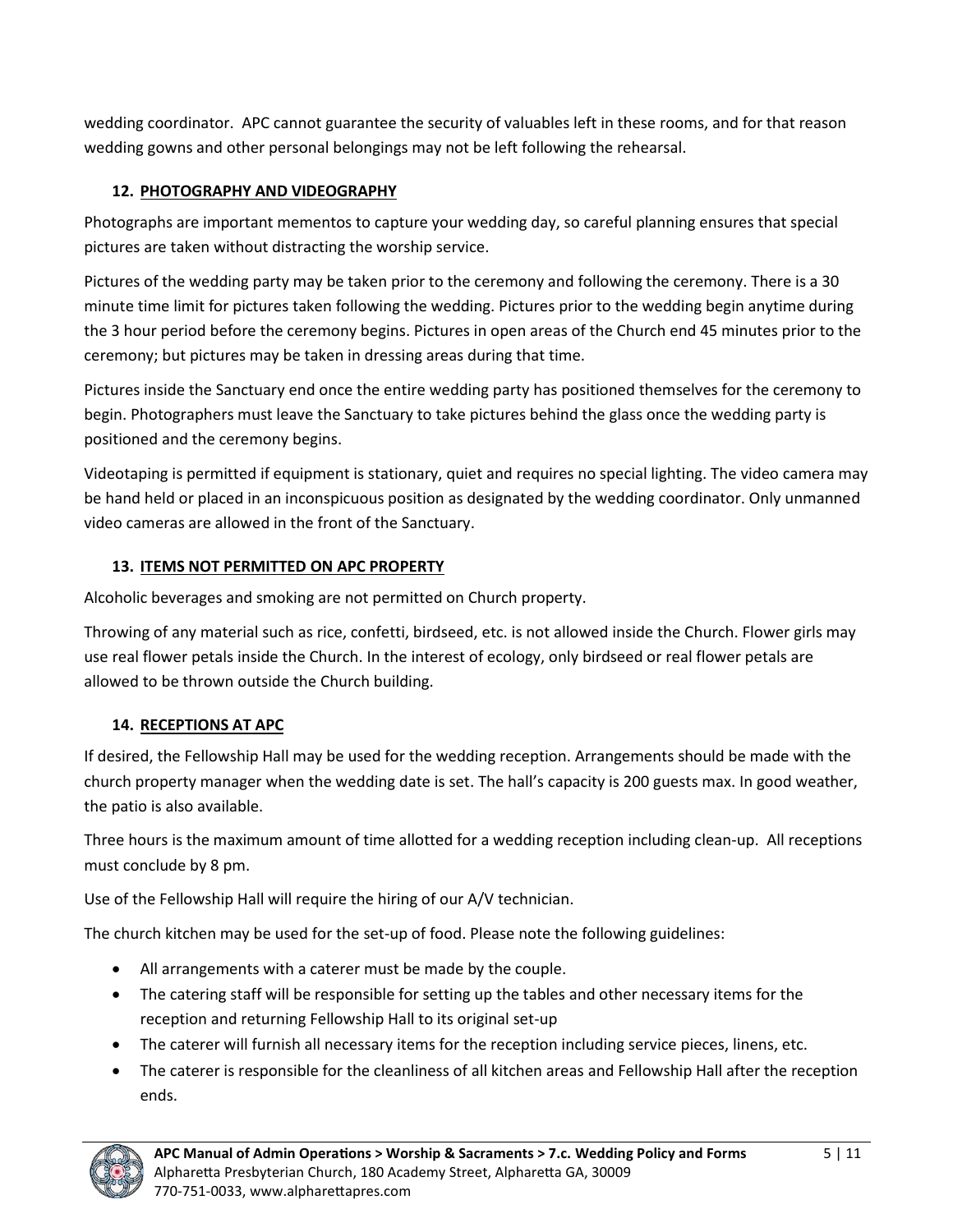• No alcoholic beverages are to be served on Church premises.

## <span id="page-5-0"></span>**15. WEDDING FEES**

### **A. Members of APC: (member for at least 6 months or member's immediate family)**

\$900 - For a traditional wedding that includes the services of a pastor, organist, A/V technician, wedding coordinator, assistant wedding coordinator and custodian. (There is no clergy fee for members, but clergy accept an honorarium)

APC members may sponsor children or parents for the APC member fee. To receive the APC member fee, you must have joined APC at least 6 months prior to the wedding date.

A non-refundable deposit of \$100 is required to reserve the Church. The deposit is due within 1 week of your date being approved by APC. The balance shall be paid two weeks prior to the wedding day.

### **B. Non-Members:**

\$2,500 - For a traditional wedding that includes the services of a pastor, organist, A/V technician, wedding coordinator, assistant wedding coordinator and custodian.

A non-refundable deposit of \$200 is required to reserve the Church. The deposit is due within 1 week of your date being approved by APC. The balance shall be paid two weeks prior to the wedding day.

# **C. Small weddings for APC members only (fewer than 20 people in attendance):**

No fee when only the use of the sanctuary and a minister (with no wedding coordinator, A/V technician, rehearsal or music) are requested. The couple is responsible for set-up/clean-up. Communication for a small wedding should be addressed to the officiating pastor.

# **D. Small weddings for non-APC members (fewer than 20 people in attendance)**

A non-refundable deposit of \$200 is required for non-members to reserve and use the sanctuary for a small wedding. In addition, the couple should give the officiating APC Minister a minimum \$250 honorarium. The couple is responsible for set-up/clean-up. Communications for a small wedding should be addressed to the officiating pastor as no wedding coordinator, rehearsal, a/v staff, custodians or musicians are involved.

# <span id="page-5-1"></span>**16. FELLOWSHIP HALL RECEPTION FEES**

# **A. For Members of APC:**

The Fellowship Hall is available for receptions. The additional fees are \$200 per wedding coordinator, \$150 per property assistant, and \$150 for A/V technician.

# **B. For Non-Members:**

The Fellowship Hall is available for receptions. The additional fees are \$500 for the room rental, \$150 per wedding coordinator, \$150 per property assistant, and \$150 for A/V technician.

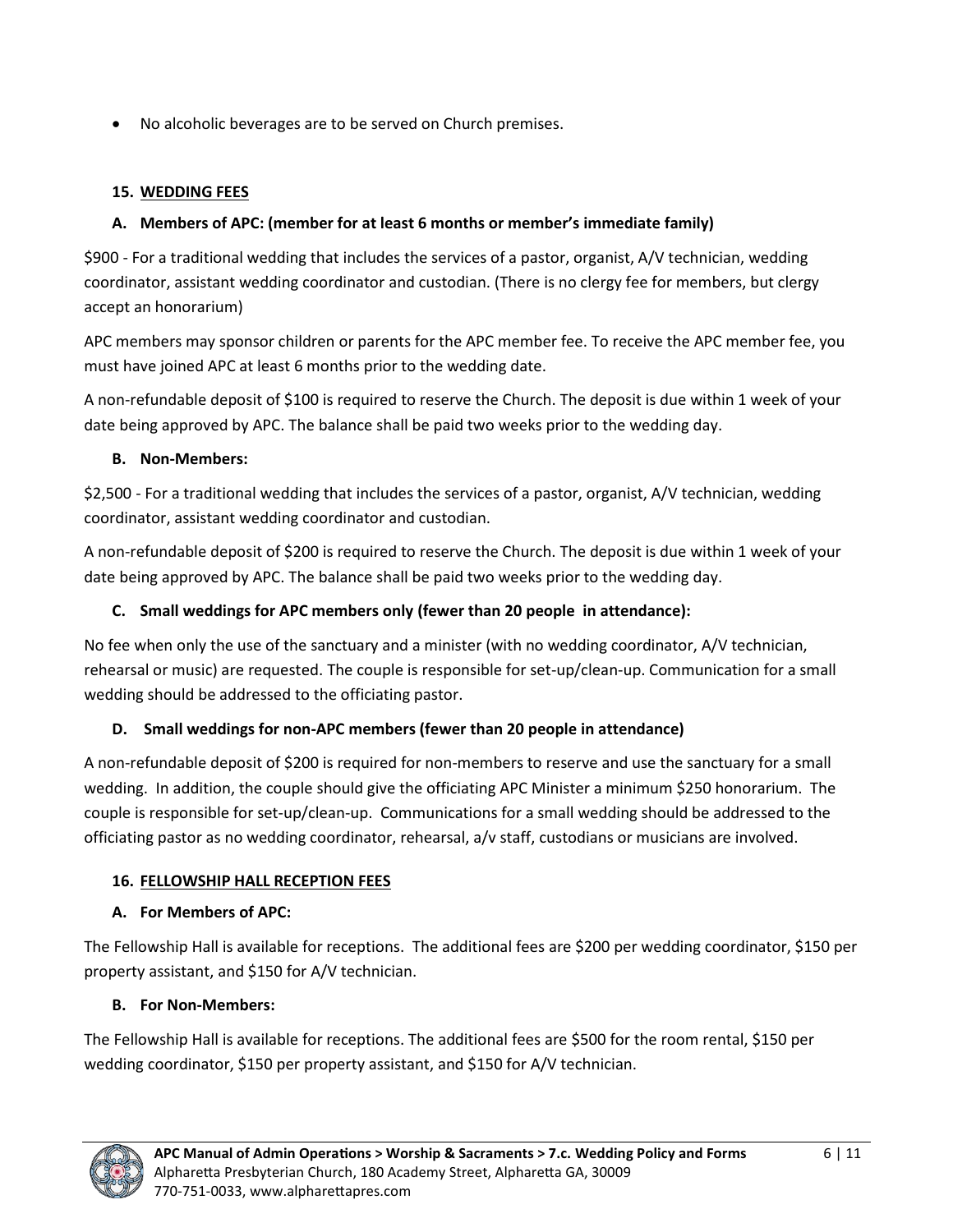

#### **WEDDING POLICY CONSENT FORM**

<span id="page-6-0"></span>

| Name of Adult #1: |             |  |  |
|-------------------|-------------|--|--|
|                   | First, Last |  |  |
| Name of Adult#2:  |             |  |  |

First, Last

I have read the "*Wedding Policy for Alpharetta Presbyterian Church"* and agree to abide by its provisions. I understand that failure to adhere to these policies may result in cancellation of the wedding on APC property.

| Signature of Adult #1: | Date: |
|------------------------|-------|
|                        |       |
| Signature of Adult #2: | Date: |
|                        |       |

*Return a signed copy of this form to the APC office along with your deposit to reserve the wedding date and time on church calendar.*

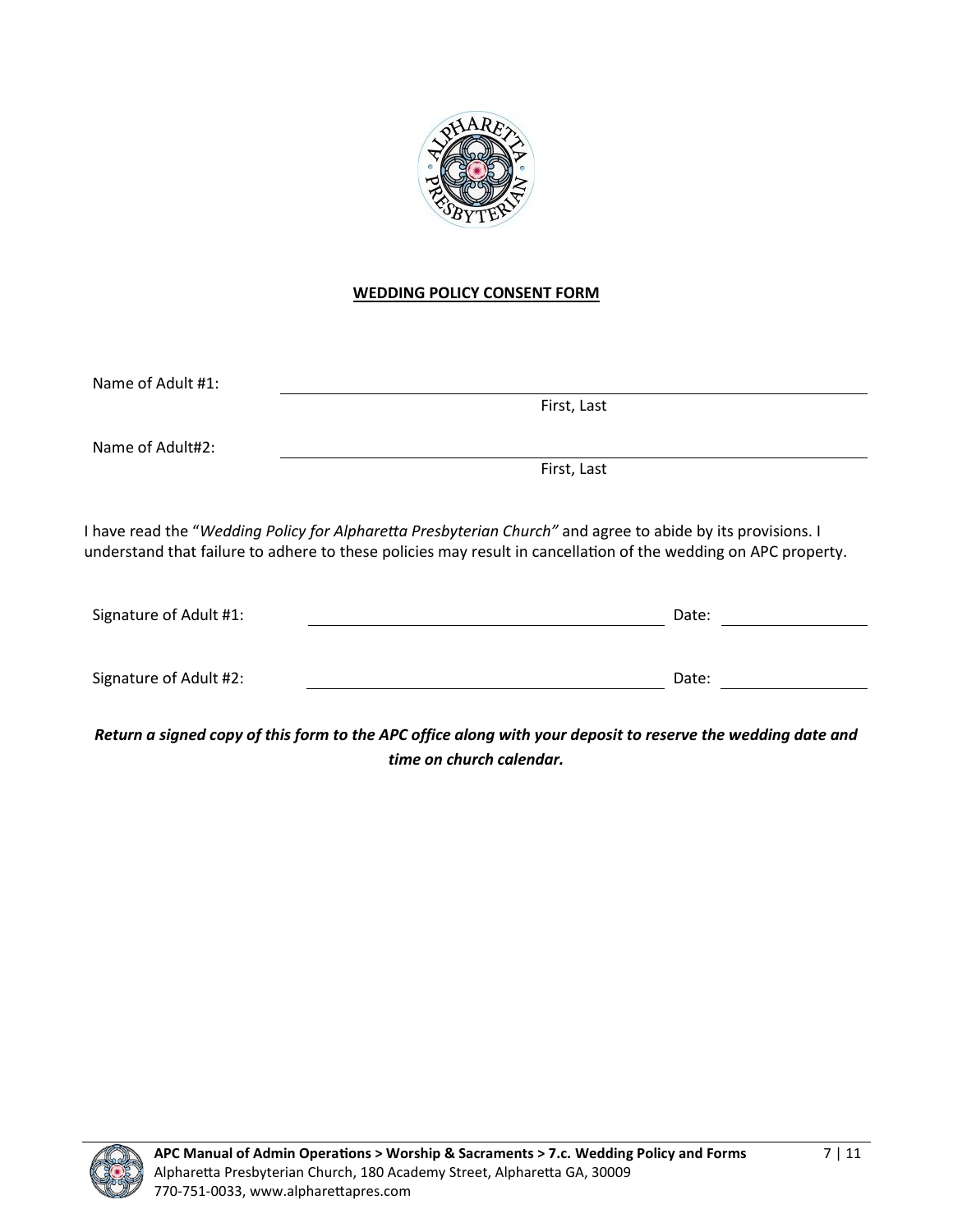

#### **WEDDING PLANNING CHECKLIST**

- <span id="page-7-0"></span>1. Request a date online or in person [\(office@alpharettapres.com\)](mailto:office@alpharettapres.com). Your request will need to be approved by APC pastors and Session. Upon approval, you will receive confirmation from the church office.
- 2. A deposit is required to officially reserve the church. Please mail the deposit along with a signed copy of the "Wedding Consent Form" (p. 7) to (180 Academy St Alpharetta, GA 30009).
- 3. Complete the "Wedding Information Form" (p. 9-11) and return via email or in person to the APC office.
- 4. Schedule your first consultation with the APC pastor officiating your wedding.
- 5. Schedule a Wedding consultation with Wedding Coordinator.
- 6. Schedule a Music consultation with Organist or designee from the Music Department.
- 7. Notify florist, photographer, videographer and caterer of facility policies and Wedding Coordinator contact information.
- 8. Make final payment two weeks prior to the wedding.

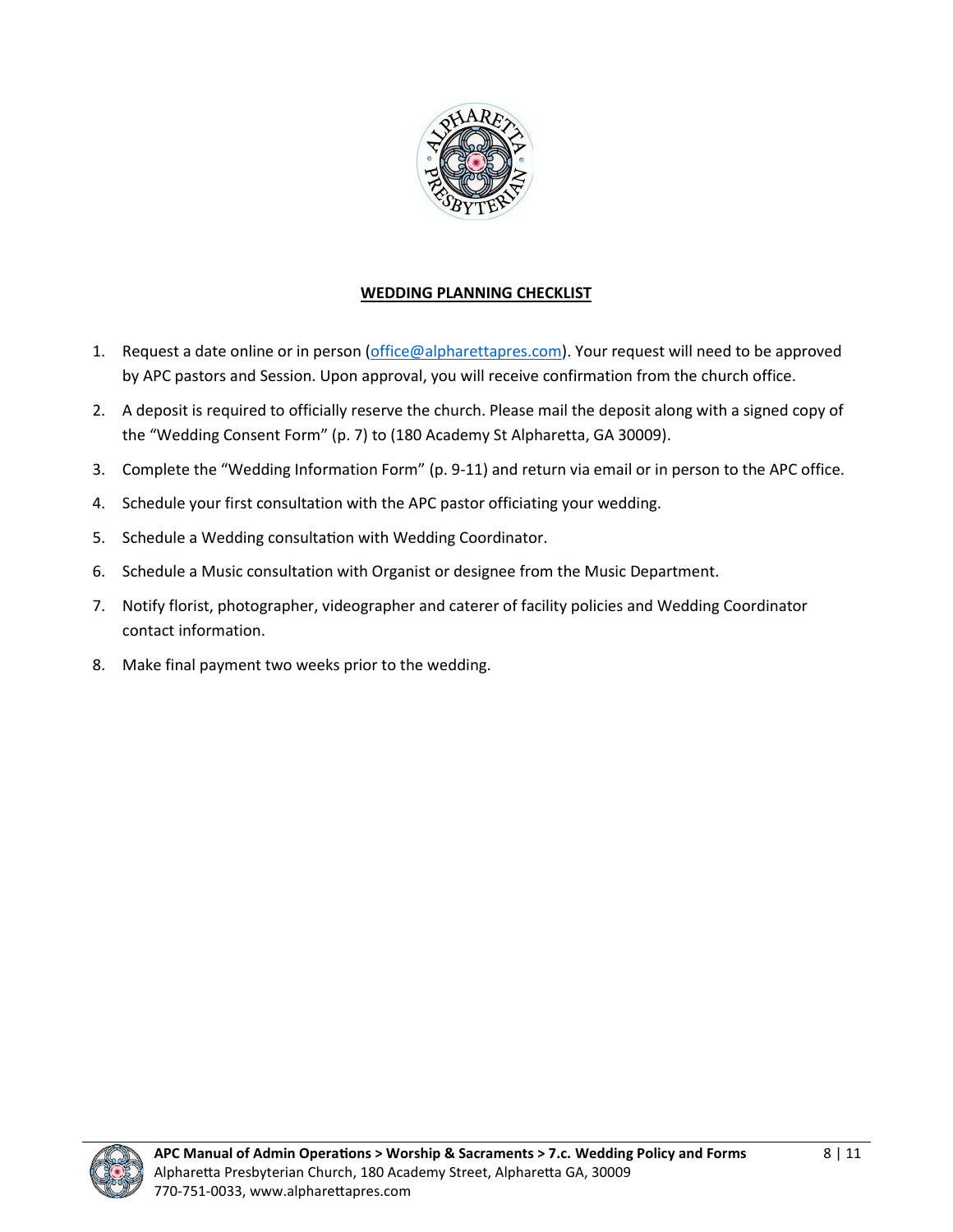

#### **WEDDING PLANNING - INFORMATION FORM**

<span id="page-8-0"></span>

| PERSONAL INFORMATION:                         |                |  |
|-----------------------------------------------|----------------|--|
| Name of Adult #1:                             |                |  |
| Church Membership:                            |                |  |
| Address:                                      |                |  |
| Home Phone:                                   | Mobile:        |  |
| <b>Email Address:</b>                         |                |  |
| Employer:                                     |                |  |
| Mother's Name:                                | Father's Name: |  |
| Name of Adult #2:                             |                |  |
| Church Membership:                            |                |  |
| Address:                                      |                |  |
| Home Phone:                                   | Mobile:        |  |
| <b>Email Address:</b>                         |                |  |
| Employer:                                     |                |  |
| Mother's Name:                                | Father's Name: |  |
| DATES AND TIMES OF WEDDING ACTIVITIES:        |                |  |
| Wedding Ceremony Date and Time:               |                |  |
| Reception Location and Time:                  |                |  |
| <b>Rehearsal Date and Time:</b>               |                |  |
| Rehearsal Dinner Location and Time:           |                |  |
| <b>CHURCH SERVICE PERSONNEL:</b><br>Minister: |                |  |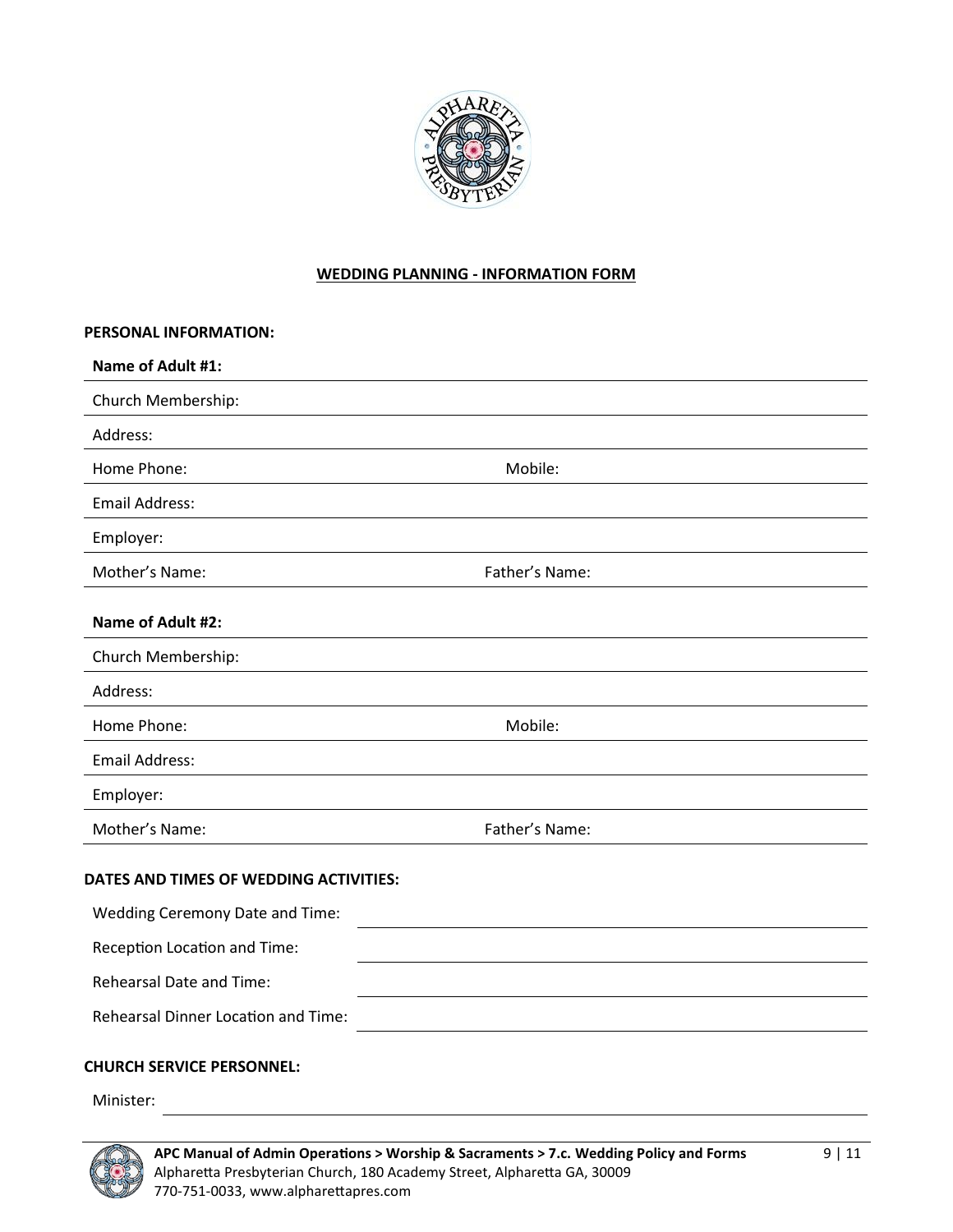| For APC Members Only - Co officiant (if applicable):           |                                              |  |
|----------------------------------------------------------------|----------------------------------------------|--|
| Contact Information for co-officiant:                          |                                              |  |
| Which instruments will be required?                            | Organ<br>Piano ______                        |  |
| (Check all that apply):                                        | Other: (contracted by couple):               |  |
| Name and Phone Number of                                       |                                              |  |
| Photographer you are planning to use:                          |                                              |  |
| Name and Phone Number of                                       |                                              |  |
| Videographer you are planning to use:                          |                                              |  |
| Name and Phone Number of Florist:                              |                                              |  |
| <b>GENERAL SERVICE INFORMATION: (Please check if desired.)</b> |                                              |  |
| Single Ring Ceremony:                                          | Double Ring Ceremony:                        |  |
| Leave Flowers behind:                                          | Printed Bulletin (responsibility of couple): |  |

| Guest Book (responsibility of couple): | Wedding Kneeler (APC provides): |
|----------------------------------------|---------------------------------|
| Unity Candle (APC provides):           | Candelabras (APC provides):     |

| ı<br>۰, |  |
|---------|--|
|---------|--|

| How many tables needed? (round tables fit 8) |
|----------------------------------------------|
|                                              |
|                                              |
|                                              |
|                                              |
|                                              |